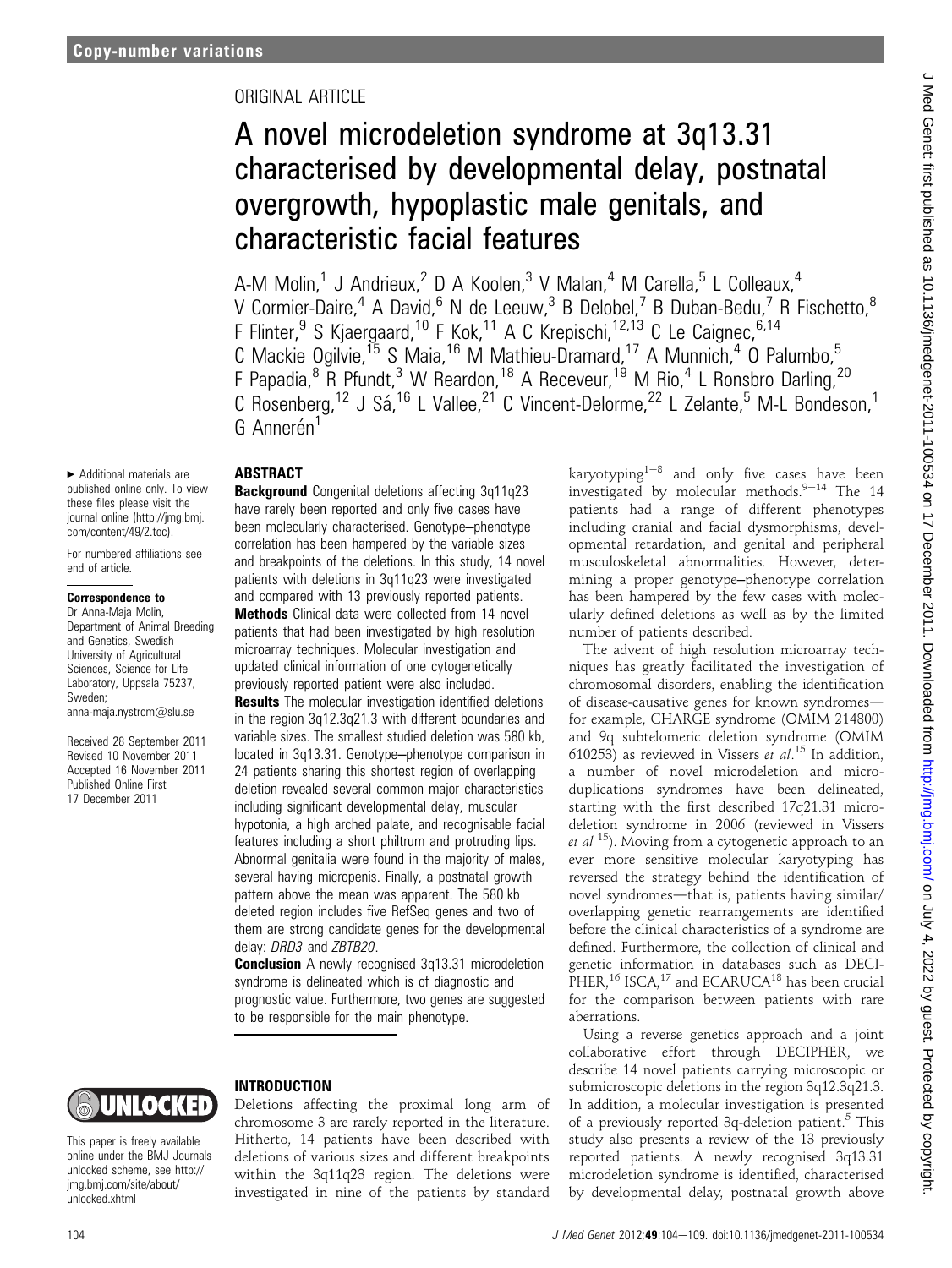the mean, characteristic facial features, and abnormal male genitalia. The phenotype is associated with a 0.6 Mb critical region harbouring two strong candidate genes for the developmental delay, the DRD3 and ZBTB20 genes.

# PATIENTS AND METHODS

## **Patients**

In the present study, 15 patients were included with deletions in the proximal long arm of chromosome 3. One patient, case 2, was previously described clinically and cytogenetically by Ogilvie et al 1998,<sup>5</sup> while the remaining 14 patients are novel. Clinical information was systematically collected from clinicians, using supplementary table 1.

The WHO Child Growth Standards were used to standardise birth height, weight, and occipitofrontal circumference (OFC) for all novel patients and for the previously reported patients where growth parameters were given.<sup>19</sup> WHO standards are available up to 19 years of age for height and up to 10 years of age for weight. To assess OFC after birth the German head circumference references were used, which extend up to 18 years of age.<sup>20</sup>

The clinical investigations and genetic analyses were performed according to the guidelines in the Declaration of Helsinki and were approved by the ethics committee of Uppsala

University. Informed consent was obtained from all family members and specific permission to publish photographs was obtained.

### Methods

Molecular investigation of the 15 patients was conducted using different array platforms (table 1 and supplementary material) according to the manufacturer's instructions. The identified deletions were confirmed using karyotyping or fluorescence in situ hybridisation (FISH) (supplementary material) and parental testing was performed when parental DNA was available (13/15 cases). Deletions in cases 1 and 2 were microscopically visible and had initially been investigated using GTG banding.<sup>5</sup> The positions of the deletions were mapped to the human NCBI/ hg18 assembly of the UCSC genome browser (http://genome. ucsc.edu/).

#### RESULTS AND DISCUSSIONS Molecular details

We present the clinical and molecular features of 15 novel patients harbouring deletions of the proximal long arm of chromosome 3. One of the patients was reported cytogenetically in the late  $1990s^5$  (case 2). The present study also provides a review of 13 previously reported patients.<sup>1-14</sup> The deletions are

Table 1 Molecular characterisation of 3q12q21 deletions in present and previously published patients

|                                        |                                            |              |              |           | No of               |                     |                                                        |
|----------------------------------------|--------------------------------------------|--------------|--------------|-----------|---------------------|---------------------|--------------------------------------------------------|
| Case                                   | <b>Chromosomal band</b>                    | Start (hg18) | End $(hq18)$ | Size (Mb) | <b>RefSeq genes</b> | Inheritance         | <b>Method</b>                                          |
| Case1                                  | $q12.3 - q13.31$                           | 103332789    | 118628997    | 15.30     | 64                  | De novo             | Affymetrix GeneChip 250K Nsp/G-banding                 |
| Case2                                  | $q12.3 - q13.33$                           | 103481815    | 122521004    | 19.04     | 89                  | De novo             | Affymetrix GeneChip 250K Nsp/G-banding                 |
| Case3                                  | $q13.11 - q13.31$                          | 105180963    | 118326520    | 13.15     | 63                  | De novo             | 1 Mb clone array/FISH                                  |
| Case4                                  | $q13.11 - q21.3$                           | 105782523    | 128177975    | 22.40     | 144                 | De novo             | Agilent array CGH 400K/Q-PCR                           |
| Case <sub>5</sub>                      | $q13.11 - q13.33$                          | 105911706    | 120983616    | 15.07     | 78                  | De novo             | Agilent array CGH 44K/Q-PCR                            |
| Case6                                  | $q13.13 - q13.33$                          | 110116098    | 122633570    | 12.52     | 73                  | De novo             | Agilent array CGH 44K/FISH RP11-233L3                  |
| Case7                                  | $q13.13 - q13.31$<br>(inv(3)(q13.1;q26.3)) | 111722434    | 117006477    | 5.28      | 39                  | De novo             | Agilent array CGH 44K/FISH RP11-105H23                 |
| Case8                                  | $q13.2 - q13.32$                           | 112976429    | 120183473    | 7.2       | 38                  | Not tested          | Affymetrix GeneChip 250K Nsp                           |
| Case9                                  | $q13.2 - q13.31$                           | 113680819    | 116466363    | 2.79      | 24                  | De novo             | Agilent array CGH 44K/FISH RP11-572C15                 |
| Case10                                 | $q13.2 - q13.31$                           | 113764648    | 116429950    | 2.67      | 22                  | De novo             | BlueGnome CytochipV2/<br>FISH RP11-572C15              |
| Case11                                 | $q13.2 - q13.31$                           | 113764648    | 116429950    | 2.67      | 22                  | De novo             | BlueGnome CytochipV2/FISH<br>RP11-572C15 and RP11-58D2 |
| Case12                                 | $q13.2 - q13.31$                           | 114490215    | 116264578    | 1.77      | 15                  | De novo             | Affymetrix genome-wide human<br>SNP Array6.0           |
| Case13                                 | $q13.31 - q13.31$                          | 115335356    | 115916848    | 0.58      | 5                   | De novo             | Affymetrix GeneChip 250K Nsp                           |
| Case14                                 | $q13.31 - q13.31$                          | 116922662    | 118098190    | 1.18      | 3                   | Absent<br>in mother | Agilent Array CGH 44K/FISH RP11-91D11                  |
| Case15                                 | $q13.32 - q21.2$                           | 119261437    | 126585699    | 7.32      | 63                  | De novo             | SpectralChip CC4-V0.3/FISH RP11-169N13                 |
| Kosaki <sup>10</sup> *                 | $q12.2 - q13.2$                            | 101480701    | 114803431    | 13.32     | 70                  | De novo             | Spectral Genomics human BAC array 2500/<br>G-banding   |
| Malan $11$ *                           | $q13.11 - q13.33$                          | 104531502    | 122804242    | 18.27     | 91                  | De novo             | Agilent 244K/FISH                                      |
| Simovich <sup>14 <math>*</math></sup>  | $q13.11 - q13.12$                          | 105652857    | 108151059    | 2.50      | $\overline{2}$      | De novo             | Illumina HumanHap550 Beadchip/FISH<br>RP11-91B3        |
| Shimojima <sup>13</sup> *              | $q13.2 - q13.31$                           | 114321633    | 116406833    | 1.9       | 16                  | De novo             | Agilent array CGH 105A/FISH                            |
| Hou <sup>9</sup> /Sato <sup>12</sup> * | $q11.2 - q13.31$<br>t(3;12)(q13.2;p11.2)   | 97002372     | 116490074    | 19.49     | 107                 | De novo             | <b>BAC array CGH/FISH</b>                              |
| Lawson-Yuen <sup>4</sup> *             | $q13.1 - q13.3$                            | 104400000    | 123400000    |           |                     | De novo             | Chromosome analysis                                    |
| Okada <sup>6</sup> *                   | $q12 - q21$                                | 99800000     | 131500000    |           |                     | De novo             | G-banding, Q                                           |
| Fujita <sup>1</sup> *                  | $q12 - q23$                                | 99800000     | 144400000    |           |                     | De novo             | G-banding                                              |
| Genuard <sup>2</sup> $*$               | $q13.12 - q21.3$                           | 107800000    | 131500000    |           |                     | De novo             | G-banding                                              |
| Jenkins $3$ *                          | $q11 - q21$                                | 91700000     | 131500000    |           |                     | De novo             | G-banding                                              |
| Ogilvie <sup>5</sup> $*$               | $q12 - q21$                                | 99800000     | 131500000    |           |                     | De novo             | G-banding                                              |
| McMorrow <sup>7</sup> *                | $q12 - q21$                                | 99800000     | 131500000    |           |                     | De novo             | G-banding, Q and C                                     |
| Arai $^{8*}$                           | $q12 - q22$                                | 99800000     | 131500000    |           |                     | De novo             |                                                        |

\*Previously published cases with the reference indicated; Start- and endpoints in italic indicates maximum estimated start and end.

BAC, bacterial artificial chromosome; CGH, comparative genomic hybridisation; FISH, fluorescence in situ hybridisation; SNP, single nucleotide polymorphism.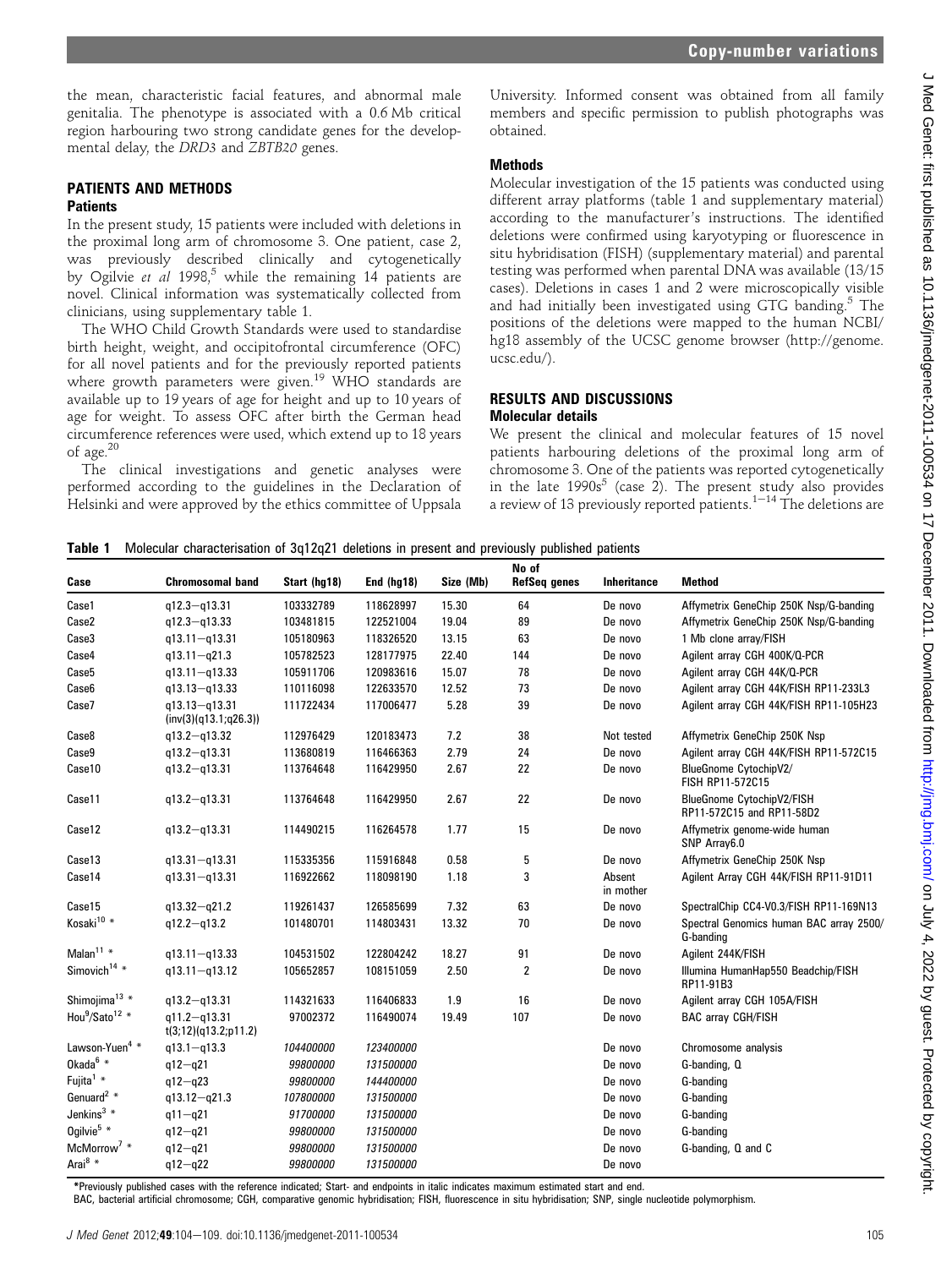Figure 1 A physical map of the chromosomal region 3q11.2 to 3q23, illustrating the deletions. The deletions identified in novel patients are shown in black, previously reported deletions that have been molecularly characterised are shown in dark grey, and previously reported deletions that have been cytogenetically characterised are shown in light grey. RefSeq genes are indicated in blue. The grey solid box illustrates the shortest region of overlapping deleted region, and a zoomed view shows the five RefSeq genes within this region (bottom panel).



mapped within 3q12.3q21.3 and they range in size from the smallest of 580 kb (case 13) to the largest of 22.4 Mb (case 4) (figure 1 and table 1). Most of the deletions have different breakpoints, although the breakpoints in cases 9, 10, 11, and 12 are in close proximity (figure 1); the breakpoints of these patients are approximately located at 113.5–116.5 Mb. In all but one case, the deletion was the sole identified aberration. In case 7, an inversion was identified (inv(3)(q13.1q26.3)) and the deletion was located at the 3q13.1 inversion breakpoint. The deletions showed a de novo occurrence in 13 cases. Parental DNA was not available for testing in case 8, whose 7.2 Mb deletion is likely to have arisen de novo because of the size and gene content of this deleted region. Carrier testing in the parents of case 14 was only possible in the mother's DNA, which revealed a normal chromosome 3.

The shortest region of overlapping deletion (SRO) is delineated by case 13, with estimated breakpoints at genomic positions 115.33–115.39 Mb (figure 1). This 580 kb segment includes five RefSeq genes: DRD3, ZNF80, TIGIT, MIR568, and ZBTB20. The SRO is shared by 13 of the novel patients, and by 11 of the previously reported patients—that is,  $24$  cases in total. The SRO is within the previously reported smallest deletion which was 1.9 Mb in size.<sup>13</sup> However, the 2.5 Mb deletion identified in the case presented by Simovich et al is located at 3q13.11q12 and hence does not overlap with the region defined in the present study.<sup>14</sup> Four cases do not have an overlapping deletion with the SRO, namely case 14, case 15 (both from this study), Kosaki et al,<sup>10</sup> and Simovich et al.<sup>14</sup>

## Clinical data

In total, clinical data from 28 patients, both novel and previously published cases, were collected and are summarised in supplementary table 1. Photographs of some of the novel patients (cases 1, 2, 4, 5, 6, 7, 9, 12 and 15) are shown in figure 2. The clinical findings in the 24 patients sharing the SRO (115.33-115.39 Mb) are summarised separately, and the frequency of these features was calculated (supplementary table 1, frequency column). These features include normal pregnancy and delivery at term with a few exceptions.<sup>145 114</sup> Developmental delay is the most prevalent feature, present in 19/21 cases. Two cases did not suffer from developmental delay (case 7) or had not been examined at the time of the report due to the patient's young age (case 4). However, case 7 displayed attention deficit disorder. There are eight patients presenting with autism or attention deficits and one with epilepsy, including case 7. In 15 of 17 cases speech was delayed, and in three of these 15 patients the speech was minimal/no meaningful words were used/communication by hands by the age of 4.5, 8, and 18 years. Muscular hypotonia was found in 12/15 patients. Interestingly, muscular hypotonia was suggested by Shimojima et al to be the only common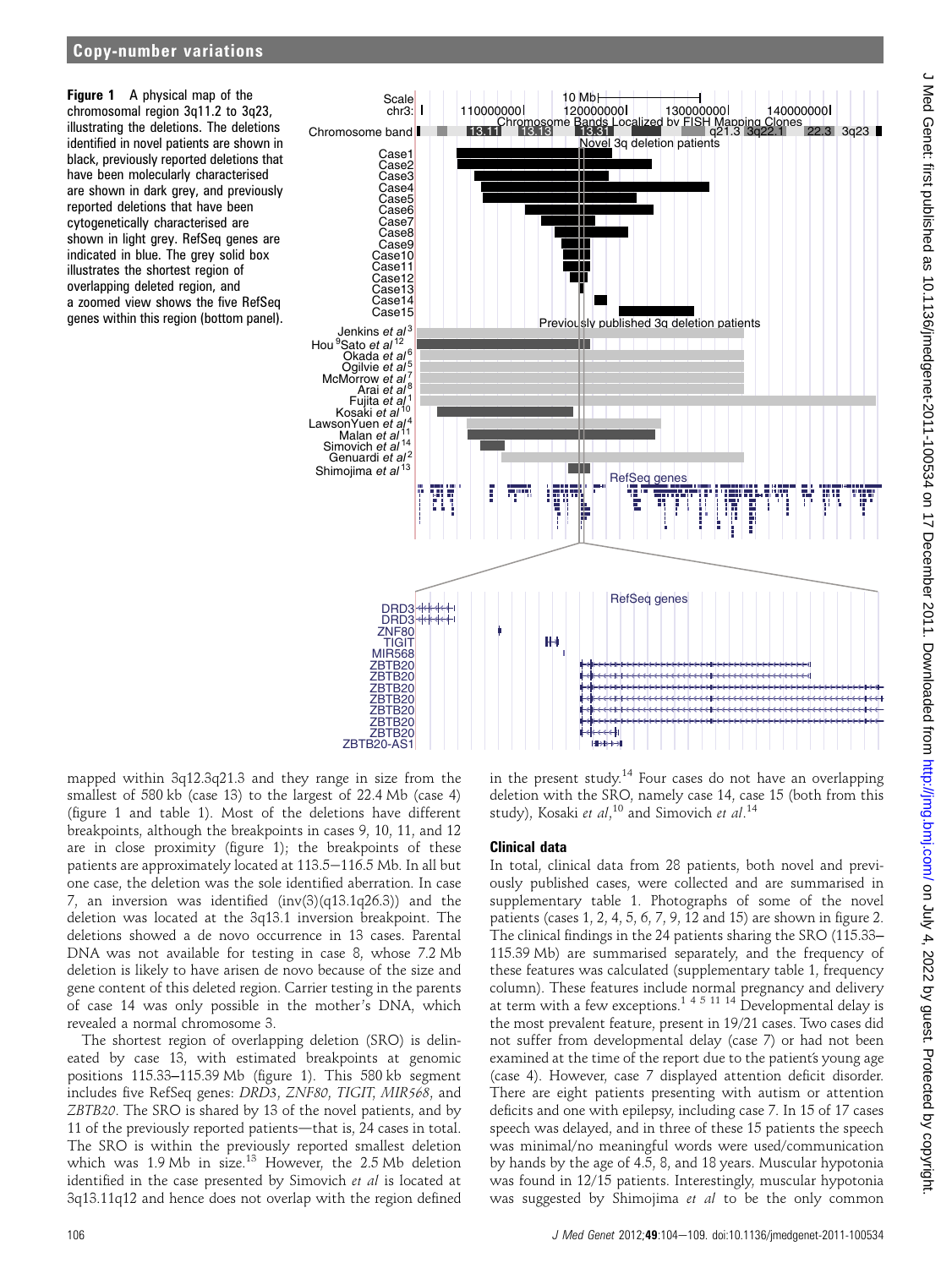

Case 1

Case 2

Case 4



Case 5

Case 6

Case 7

Case 9



Figure 2 Photographs of cases 1, 2, 4, 5, 6, 7, 9, 10, 12, and 15. Physical characteristics of note are short philtrum, protruding lips with full lower lips and tented upper lips, hypertelorism, and antimongoloid slanted eyes present in several cases.

finding along with developmental delay in patients with 3q13 deletions<sup>13</sup>. The brain and central nervous system were also affected: five patients had agenesis of the corpus callosum, three patients had ventriculomegaly, and one had alobar holoprosencephaly. In total, seven patients displayed skull malformations: two with dolichocephaly, two with plagiocephaly, and three with brachycephaly. Furthermore, 10/13 patients presented with broad and prominent forehead.

Distinct recognisable facial features, including short philtrum, protruding lips with full lower lips and tented upper lips, antimongoloid slanted eyes, and hypertelorism, were apparent in several cases (figure 2). In total, the facial features in the 24 patients were short philtrum in 6/6, epicanthal folds in 8/14, hypertelorism in 7/17, antimongoloid slant in 7/13, a high arched palate in 7/10, and ptosis in 4/11. Ocular malformation included strabismus in 6/14 and myopia in 4/8. The ears were large in 5/15 and were low set in 4/15.

There was a high prevalence of abnormal external male genitalia, affecting 11/15 males. The abnormalities included micropenis (4/15), microorchidism (2/15), cryptorchidism (7/ 15), and shawl scrotum (2/15). All female patients had normal genitalia.

Skeletal malformations were a frequent finding, present in as many as 16/24 patients. The skeletal malformations included scoliosis, lordosis, thoracic kyphosis, joint contractures, and peripheral malformations affecting the hands and feet. Of note were the proximally set thumbs present in three novel cases (cases 2, 4, and 9).

Growth parameters were assessed in the 24 patients sharing the SRO and  $4/11$  (cases 4, 5, 9, and 10) had a birth OFC  $>85$ th centile (7/11 had a birth OFC >50th centile). OFC was also available at a later age and 9/20 had an OFC >85th centile (11/ 20 had an OFC  $>50$ th centile). Case 6 is noteworthy, having a birth OFC between 15-50th centile and an OFC between 85-97th centile at the age of 4 years and 10 months. The weight and length parameters were also reviewed and these were normal at birth, 5/16 had a weight >50th centile, 5/12 had a length >50th centile, and none of the patients displayed a weight or length >85th centile. At the time of report, 10/19 had a weight >50th centile and 9/19 had a weight >85th centile. Regarding height at the time of report, 13/21 were >50th centile and 10/21 were >85th centile. Hence, a postnatal growth pattern above the mean was observed among these patients. A larger region, encompassing 18.2 Mb in q13.11q13.33, has previously been identified in a screening of patients with syndromic overgrowth, and the present report delineates the overgrowth candidate region to 3q13.31. In DECIPHER, most of the listed microdeletion/microduplication syndromes are associated with short stature, while there is one that is characterised by tall stature—the 15q26 overgrowth syndrome. Regarding OFC, there is one listed microdeletion/microduplication syndrome in DECIPHER with macrocephaly, the 1q21.1 microduplication syndrome, in comparison with microcephaly that is present in 13 of the DECIPHER listed syndromes. Known overgrowth syndromes are Sotos syndrome, Beckwith-Wiedeman syndrome, Simpson-Golabi-Behmel syndrome,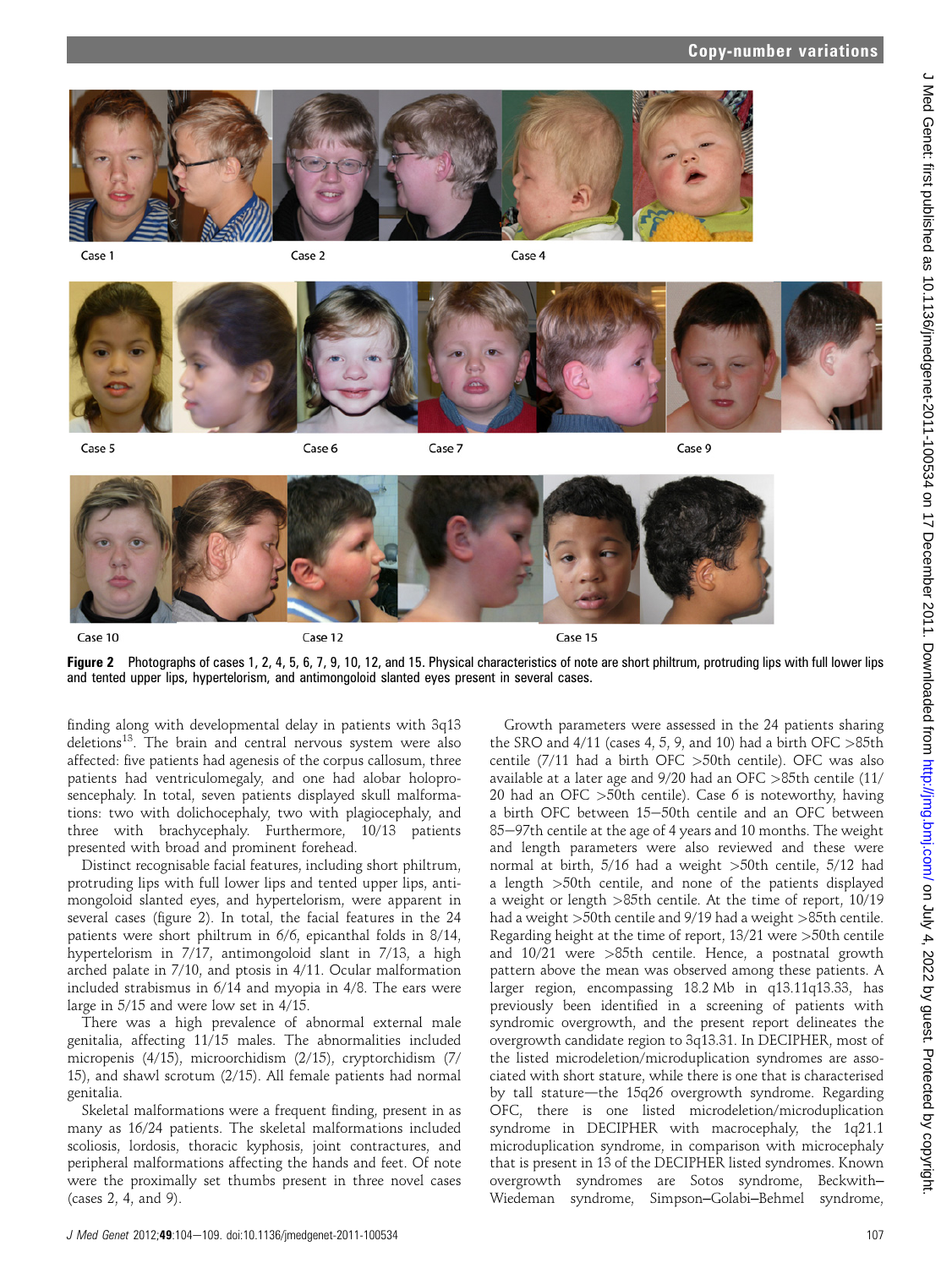Klinefelter syndrome, homocystinuria and Marfan syndrome.<sup>21</sup> The molecular knowledge about overgrowth syndromes is thus fairly limited and, in this context, the present report provides novel clues to finding genes involved in growth.

#### Candidate genes

The proximal long arm of chromosome 3 is a gene dense region (figure 1) with 145 genes within the estimated boundaries  $(chr3:103.32-128.18 Mb)$  of the 15 novel patients. Hence, a number of genes could potentially contribute to the phenotypic features of these patients. Regarding the five RefSeq genes present in the SRO, two (DRD3 and ZBTB20) are particularly interesting with respect to developmental delay, the neuropsychiatric features, and the structural brain, central nervous system, and skull malformations. DRD3 encodes D3 subtype of the dopamine receptors, which is localised to the limbic areas of the brain, and is involved in locomotion, cognition, emotion, and affection as well as neuroendocrine secretion.<sup>22</sup> Targeted mutation of DRD3 is associated with hyperactivity in mice, and recent association studies in patients with neuropsychiatric disorders have explored the contribution of DRD3 variants to their phenotype.<sup>23–25</sup> The *ZBTB20* gene belongs to the BTB/ POZ zinc finger family and is expressed in the developing hippocampal neurons.<sup>26</sup> Downregulation of ZBTB20 disturbs the normal maturation of a certain type of neurons in the hippocampus, and changes in the cortical cytoarchitecture-for example, lack of the posterior part of the corpus callosum-were observed in transgenic mice models.27 28 One additional interesting aspect of ZBTB20, with respect to the observed postnatal overgrowth in the patients, is the fact that it regulates genes involved in growth and metabolism.<sup>2</sup>

In addition to the SRO and the genes therein, the present study provides clues about other 3q genomic regions harbouring important genes with respect to normal development. First, the deletion in case 14, telomeric of the SRO, contains LSAMP and GAP43, two strong candidate genes for developmental delay. LSAMP encodes the limbic system associated membrane protein, and studies in both human and mice models have demonstrated the involvement of LSAMP in neuropsychiatric features and behaviour.<sup>30 31</sup> GAP43 is involved in neurite outgrowth, neurotransmission, and synaptic plasticity among other functions and GAP43 was also recently identified as a candidate gene for autism and autistic-like manifestations in human and mice.  $32-34$ In addition,  $Gap43 + / -$  mice display decreased corpus callosum and hippocampal commissure volume.<sup>34</sup> Secondly, the present study supports the previous suggestion that 3q11 could harbour a locus for agenesis of the corpus callosum  $(ACC)^{2}$ <sup>35</sup> Five previously published 3q deletion patients exist who displayed ACC.<sup>2 4 5 7</sup> <sup>35</sup> Here we present one novel patient (case 6) with ACC, having a deletion that can help with further refining of the ACC critical region. As discussed above, strong candidate genes involved in ACC are ZBTB20 and GAP43.

Further support underlining the importance of DRD3, ZBTB20, LSAMP, and GAP43 in contributing to the phenotype in patients with 3q13 deletions is their haploinsufficiency score, as defined by the study by Huang et al.<sup>36</sup> There are 49 genes of the total of 145 genes in 3q12-q21 that have a haploinsufficiency score of <50%, and these four candidate genes are among those 49 (supplementary table 2).

#### **CONCLUSION**

The present study describes a newly recognised 3q13.31 microdeletion syndrome based on 24 novel and previously reported patients and suggests candidate genes responsible for the

developmental delay. In addition, the age of the patients in this report, ranging from infant to 20 years, provides prognostic information for patients with this microdeletion syndrome.

#### Author affiliations

<sup>1</sup>Department of Immunology, Genetics and Pathology, Science for Life Laboratory, Uppsala University, Uppsala, Sweden

<sup>2</sup> Institut de Génétique Médicale, Hopital Jeanne de Flandre, CHRU de Lille, France<br><sup>3</sup> Department of Human Genetics, Institute for Genetic and Metabolic Disorders <sup>3</sup> Department of Human Genetics, Institute for Genetic and Metabolic Disorders

- Radboud University Nijmegen Medical Centre, Nijmegen, the Netherlands
- <sup>4</sup>Département de Génétique et INSERM U781, Université Paris Descartes, Hôpital, Necker-Enfants Malades, Paris, France

5 Medical Genetics Unit IRCCS Casa Sollievo della Sofferenza, San Giovanni Rotondo (FG), Italy

- <sup>6</sup>CHU Nantes, Service de genetique medicale, Nantes, France
- <sup>7</sup> Centre de Génétique Chromosomique, GHICL, Lille, France<br><sup>8</sup>Llpità Operativa Malattie Metaboliche Genetica Medica, P

<sup>8</sup>Unità Operativa Malattie Metaboliche Genetica Medica, P.O. Giovanni XXIII, A.O.U. Policlinico Consorziale, Bari, Italy

<sup>9</sup>Department of Clinical Genetics, Guy's & St Thomas' NHS Foundation Trust, London, UK

<sup>10</sup>Department of Clinical Genetics, University Hospital, Rigshospitalet, Copenhagen, Denmark

11Department of Neurology, Academic Hospital, University of São Paulo, Brazil<br><sup>12</sup>Department of Evolutionary Biology, Institute of Biosciences, University of São Paulo,

Brazil<br><sup>13</sup>A.C. Camargo Hospital, São Paulo, Brazil

<sup>14</sup>Inserm, UMR S915, l'institut du thorax, Nantes, France<br><sup>15</sup>Department of Cytogenetics, Guy's & St Thomas' NHS Foundation Trust, London<br><sup>16</sup>Serviço de Genética Médica, Centro Hospitalar de Coimbra, Coimbra, Portugal<br><sup>1</sup>

- 
- 
- 
- 
- 

Acknowledgements We thank the patients and their parents for participating in this study.

Funding This study was supported by grants from the Sävstaholm Foundation, the Borgström Foundation, foundations at the Medical Faculty of Uppsala University, the Swedish Research Council, the Brazilian research foundations CNPq and FAPESP, and the Italian Ministry of Health.

Competing interests None.

Patient consent Obtained.

**Ethics approval** This study was approved by the ethics committee of Uppsala **University** 

Contributors All co-authors were responsible for the clinical and molecular investigations of their patients. AMM was responsible for the coordination and data collection from the other co-authors, the study design, genotype-phenotype correlation, and writing the manuscript. GA and MLB participated in the study design, genotype-phenotype correlation, and edited the manuscript. GA supervised the clinical data interpretation. All co-authors read and critically revised the manuscript and approved the final version.

Provenance and peer review Not commissioned; externally peer reviewed.

#### **REFERENCES**

- Fujita H, Meng J, Kawamura M, Tozuka N, Ishii F, Tanaka N. Boy with a chromosome del (3)(q12q23) and blepharophimosis syndrome. Am J Med Genet  $1992 \cdot 44 \cdot 434 - 6$
- **Genuardi M, Calvieri F, Tozzi C, Coslovi R, Neri G. A new case of interstitial deletion** of chromosome 3q, del(3q)(q13.12q21.3), with agenesis of the corpus callosum. Clin Dysmorphol  $1994;3:292-6$ .
- Jenkins MB, Stang HJ, Davis E, Boyd L. Deletion of the proximal long arm of chromosome 3 in an infant with features of Turner syndrome. Ann Genet  $1985:28:42-4$
- 4. **Lawson-Yuen A,** Berend SA, Soul JS, Irons M. Patient with novel interstitial deletion of chromosome 3q13.1q13.3 and agenesis of the corpus callosum. Clin Dysmorphol 2006;15:217-20.
- Mackie Ogilvie C, Rooney SC, Hodgson SV, Berry AC. Deletion of chromosome 3q proximal region gives rise to a variable phenotype. Clin Genet 1998;53:220-2.
- 6. Okada N, Hasegawa T, Osawa M, Fukuyama Y. A case of de novo interstitial deletion 3q. J Med Genet  $1987;$ 24:305-8.